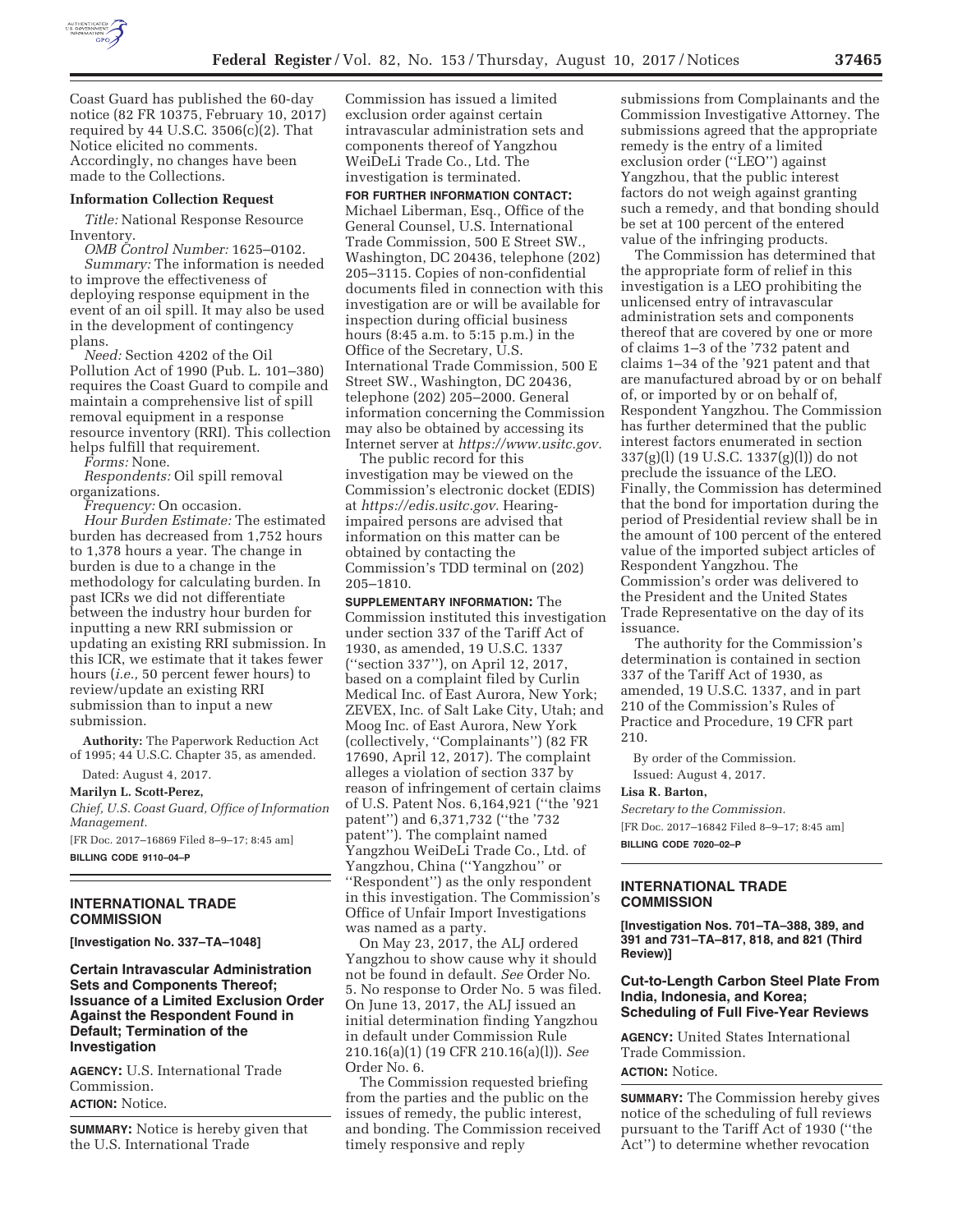of the antidumping duty and countervailing duty orders on cut-tolength carbon steel plate from India, Indonesia, and Korea would be likely to lead to continuation or recurrence of material injury within a reasonably foreseeable time. The Commission has determined to exercise its authority to extend the review period by up to 90 days.

# **DATES:** August 4, 2017.

**FOR FURTHER INFORMATION CONTACT:**  Carolyn Carlson ((202) 205–3002), Office of Investigations, U.S. International Trade Commission, 500 E Street SW., Washington, DC 20436. Hearing-impaired persons can obtain information on this matter by contacting the Commission's TDD terminal on 202– 205–1810. Persons with mobility impairments who will need special assistance in gaining access to the Commission should contact the Office of the Secretary at 202–205–2000. General information concerning the Commission may also be obtained by accessing its internet server (*https:// www.usitc.gov*). The public record for these reviews may be viewed on the Commission's electronic docket (EDIS) at *https://edis.usitc.gov.* 

### **SUPPLEMENTARY INFORMATION:**

*Background*—On March 6, 2017, the Commission determined that responses to its notice of institution of the subject five-year reviews were such that full reviews should proceed (82 FR 14030, March 16, 2017); accordingly, full reviews are being scheduled pursuant to section 751(c)(5) of the Tariff Act of 1930 (19 U.S.C. 1675(c)(5)). A record of the Commissioners' votes, the Commission's statement on adequacy, and any individual Commissioner's statements are available from the Office of the Secretary and at the Commission's Web site.

*Participation in the reviews and public service list*—Persons, including industrial users of the subject merchandise and, if the merchandise is sold at the retail level, representative consumer organizations, wishing to participate in these reviews as parties must file an entry of appearance with the Secretary to the Commission, as provided in section 201.11 of the Commission's rules, by 45 days after publication of this notice. A party that filed a notice of appearance following publication of the Commission's notice of institution of the reviews need not file an additional notice of appearance. The Secretary will maintain a public service list containing the names and addresses of all persons, or their representatives, who are parties to the reviews.

For further information concerning the conduct of these reviews and rules of general application, consult the Commission's Rules of Practice and Procedure, part 201, subparts A and B (19 CFR part 201), and part 207, subparts A, D, E, and F (19 CFR part 207).

*Limited disclosure of business proprietary information (BPI) under an administrative protective order (APO) and BPI service list*—Pursuant to section 207.7(a) of the Commission's rules, the Secretary will make BPI gathered in these reviews available to authorized applicants under the APO issued in the reviews, provided that the application is made by 45 days after publication of this notice. Authorized applicants must represent interested parties, as defined by 19 U.S.C. 1677(9), who are parties to the reviews. A party granted access to BPI following publication of the Commission's notice of institution of the reviews need not reapply for such access. A separate service list will be maintained by the Secretary for those parties authorized to receive BPI under the APO.

*Staff report*—The prehearing staff report in the reviews will be placed in the nonpublic record on December 4, 2017, and a public version will be issued thereafter, pursuant to section 207.64 of the Commission's rules.

*Hearing*—The Commission will hold a hearing in connection with the reviews beginning at 9:30 a.m. on Thursday, December 20, 2017, at the U.S. International Trade Commission Building. Requests to appear at the hearing should be filed in writing with the Secretary to the Commission on or before December 14, 2017. A nonparty who has testimony that may aid the Commission's deliberations may request permission to present a short statement at the hearing. All parties and nonparties desiring to appear at the hearing and make oral presentations should participate in a prehearing conference to be held on December 18, 2017, if deemed necessary. Oral testimony and written materials to be submitted at the public hearing are governed by sections 201.6(b)(2), 201.13(f), 207.24, and 207.66 of the Commission's rules. Parties must submit any request to present a portion of their hearing testimony *in camera* no later than 7 business days prior to the date of the hearing.

*Written submissions*—Each party to the reviews may submit a prehearing brief to the Commission. Prehearing briefs must conform with the provisions of section 207.65 of the Commission's rules; the deadline for filing is December 12, 2017. Parties may also file

written testimony in connection with their presentation at the hearing, as provided in section 207.24 of the Commission's rules, and posthearing briefs, which must conform with the provisions of section 207.67 of the Commission's rules. The deadline for filing posthearing briefs is January 4, 2018. In addition, any person who has not entered an appearance as a party to the reviews may submit a written statement of information pertinent to the subject of the reviews on or before January 4, 2018. On January 24, 2018, the Commission will make available to parties all information on which they have not had an opportunity to comment. Parties may submit final comments on this information on or before January 26, 2018, but such final comments must not contain new factual information and must otherwise comply with section 207.68 of the Commission's rules. All written submissions must conform with the provisions of section 201.8 of the Commission's rules; any submissions that contain BPI must also conform with the requirements of sections 201.6, 207.3, and 207.7 of the Commission's rules. The Commission's Handbook on E-Filing, available on the Commission's Web site at *https:// edis.usitc.gov,* elaborates upon the Commission's rules with respect to electronic filing.

Additional written submissions to the Commission, including requests pursuant to section 201.12 of the Commission's rules, shall not be accepted unless good cause is shown for accepting such submissions, or unless the submission is pursuant to a specific request by a Commissioner or Commission staff.

In accordance with sections 201.16(c) and 207.3 of the Commission's rules, each document filed by a party to the reviews must be served on all other parties to the reviews (as identified by either the public or BPI service list), and a certificate of service must be timely filed. The Secretary will not accept a document for filing without a certificate of service.

The Commission has determined that these reviews are extraordinarily complicated and therefore has determined to exercise its authority to extend the review period by up to 90 days pursuant to 19 U.S.C. 1675(c)(5)(B).

**Authority:** These reviews are being conducted under authority of title VII of the Tariff Act of 1930; this notice is published pursuant to section 207.62 of the Commission's rules.

By order of the Commission.